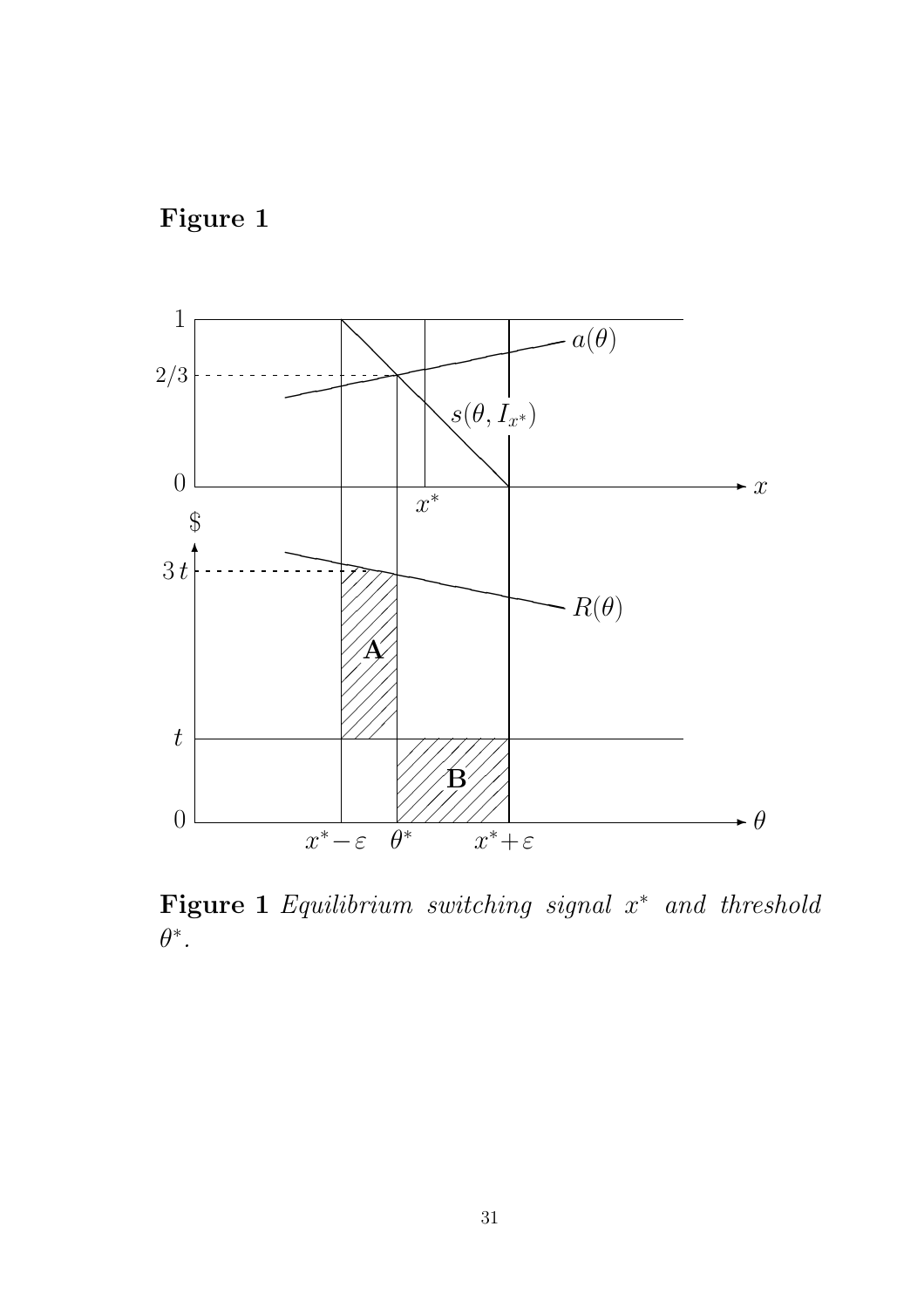



**Figure 2** Unique equilibrium for uniform distributions of state and signals.